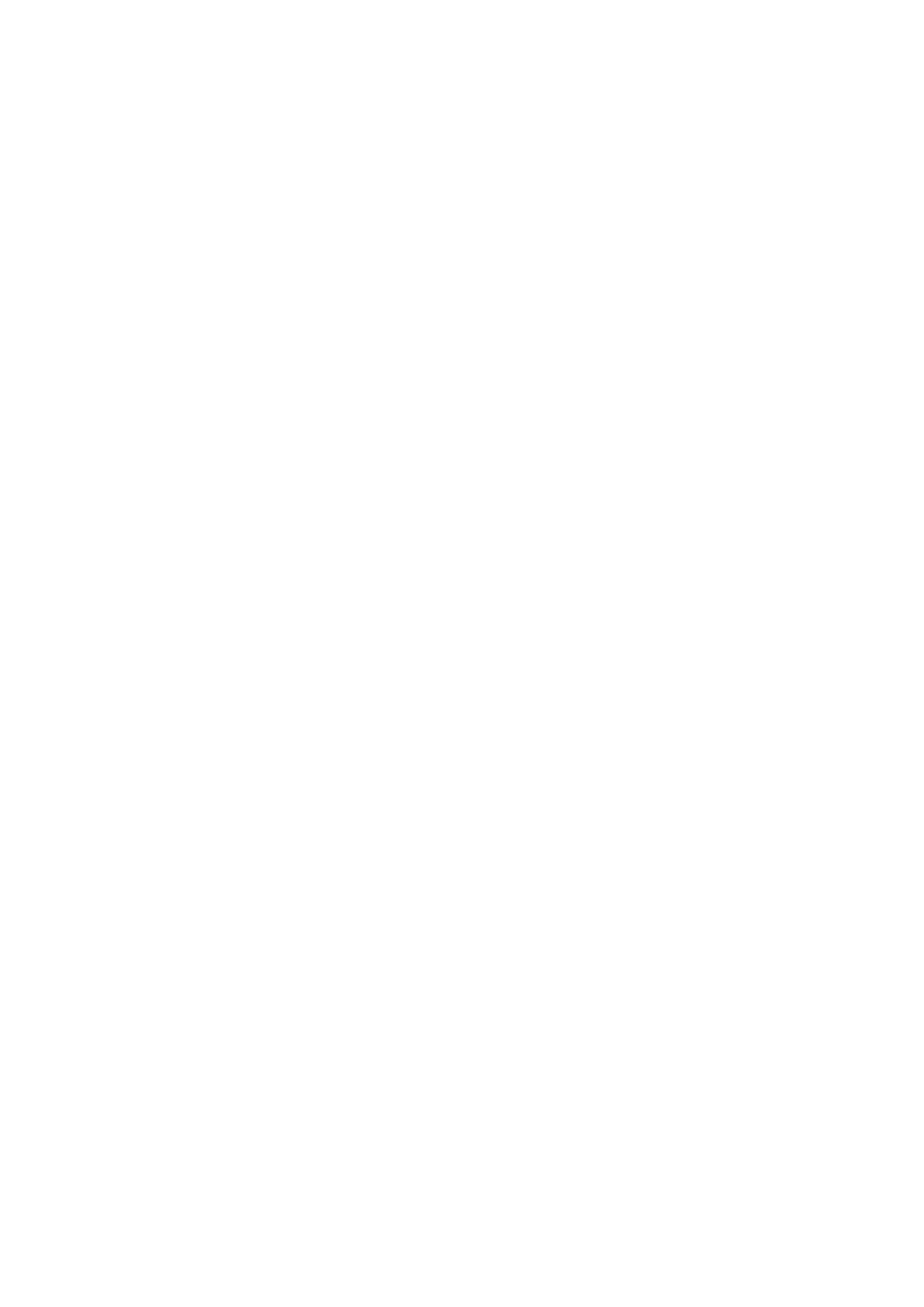# **NATIONAL COMPETITION COUNCIL**

# <span id="page-2-0"></span>Section 1: Agency overview and resources

# **1.1 STRATEGIC DIRECTION**

The National Competition Council (NCC) makes recommendations under the National Access Regime in Part IIIA of the *Competition and Consumer Act 2010* (CCA) and recommendations and decisions under the National Gas Law (NGL).

The National Access Regime promotes competition, efficiency and productivity in markets that depend on the use of services provided by monopoly infrastructure facilities. Within this regime the NCC may recommend the declaration of a service provided by a monopoly facility but only if all of the 'declaration criteria' specified in the CCA are met. Where a service is declared, the Australian Competition and Consumer Commission (ACCC) is empowered to arbitrate access disputes if the parties seeking access and the facility owner are unable to agree on access arrangements and prices.

As an alternative to the National Access Regime, state and territory governments may implement access regimes specific to their circumstances or implement (cooperatively) parallel regulation in each jurisdiction (as has occurred for the gas and electricity industries). The NCC is responsible for recommending whether a state or territory access regime should be certified as effective, with the result that services covered by that access regime are exempt from declaration under the CCA.

Under the NGL, the NCC recommends on whether particular natural gas pipeline systems should be subject to access regulation (covered). The NCC also recommends in relation to the price regulation and greenfields exemptions available under the NGL. As well as these recommendatory roles, the NCC is responsible for determining whether covered pipelines should be subject to full regulation or light regulation and for classifying pipelines as transmission or distribution pipelines.

Access regulation is a complex and evolving area of law involving significant private and public interests. In almost all cases the NCC must balance competing claims and interests with a view to ensuring an outcome that serves Australia's national interest. The NCC will continue to develop its capabilities to ensure it provides appropriate advice and makes recommendations and decisions that reflect the relevant law and economic and policy developments. In particular it will continue to ensure that its recommendations are provided within commercially meaningful time frames and in accordance with the CCA and the NGL and will continue to ensure its websites and other information resources remain relevant.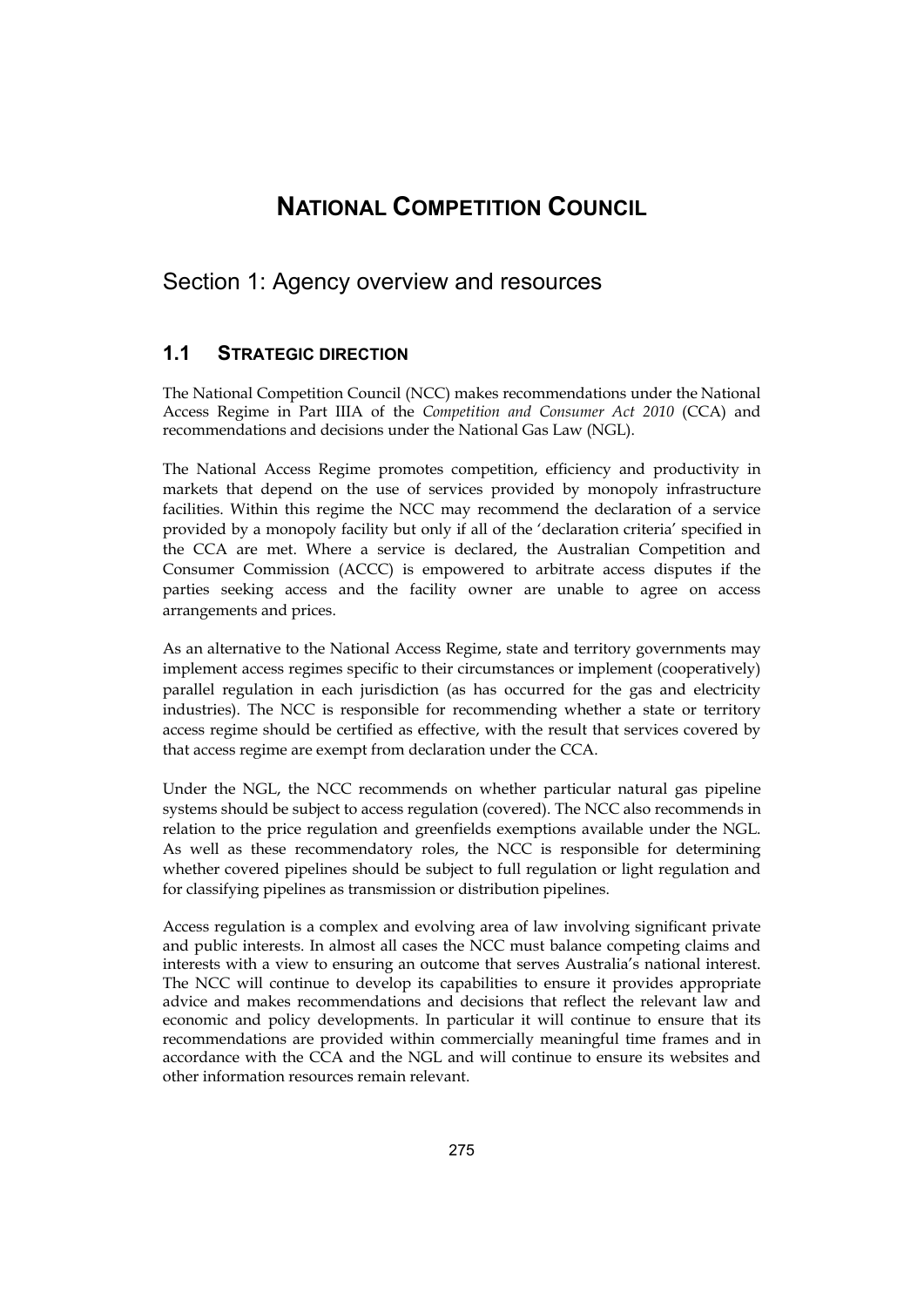# **1.2 AGENCY RESOURCE STATEMENT**

Table 1.1 shows the total resources from all sources. The table summarises how resources will be applied by outcome and by departmental classification.

#### **Table 1.1: National Competition Council resource statement — Budget estimates for 2011-12 as at Budget May 2011**

|                                         | Estimate     |   |           |          |               |
|-----------------------------------------|--------------|---|-----------|----------|---------------|
|                                         | of prior     |   |           |          | Actual        |
|                                         |              |   |           |          |               |
|                                         | year amounts |   | Proposed  | Total    | available     |
|                                         | available in |   | at Budget | estimate | appropriation |
|                                         | 2011-12      |   | 2011-12   | 2011-12  | 2010-11       |
|                                         | \$'000       |   | \$'000    | \$'000   | \$'000        |
| <b>Ordinary annual services</b>         |              |   |           |          |               |
| <b>Departmental</b>                     |              |   |           |          |               |
| Prior year departmental                 |              |   |           |          |               |
| appropriation                           | 3,425        | 2 |           | 3.425    |               |
| Departmental appropriation <sup>3</sup> |              |   | 2,850     | 2,850    | 2,812         |
| Total net resourcing for the NCC        | 3,425        |   | 2,850     | 6,275    | 2.812         |

1. Appropriation Bill (No. 1) 2011-12.

2. Estimated adjusted balance carried from previous year for annual appropriations.

3. Includes \$0.04 million in 2011-12 for the departmental capital budget (also refer to Table 3.2.5).

#### **Third party payments from and on behalf of other agencies**

|                                                                                                   | 2011-12 | 2010-11 |
|---------------------------------------------------------------------------------------------------|---------|---------|
|                                                                                                   | \$'000  | \$'000  |
| Payments made on behalf of the NCC                                                                | 2.850   | 2.812   |
| Note: The ACCC provides financial senvices to the NCC and has drawdown access to manage the NCC's |         |         |

Note: The ACCC provides financial services to the NCC and has drawdown access to manage the NCC's finances.

# **1.3 BUDGET MEASURES**

Budget measures relating to NCC are detailed in Budget Paper No. 2, *Budget Measures 2011-12* and are summarised below.

|  | Table 1.2: National Competition Council 2011-12 Budget measures |  |  |
|--|-----------------------------------------------------------------|--|--|
|--|-----------------------------------------------------------------|--|--|

|                                 |         | 2010-11 | 2011-12 | 2012-13                  | 2013-14 | 2014-15                   |
|---------------------------------|---------|---------|---------|--------------------------|---------|---------------------------|
|                                 | Program | \$'000  | \$'000  | \$'000                   | \$'000  | \$'000                    |
| <b>Expense measures</b>         |         |         |         |                          |         |                           |
| Efficiency dividend - temporary |         |         |         |                          |         |                           |
| increase in the rate            | 1.1     |         | (14)    | (29)                     | (36)    | (44)                      |
| Total expense measures          |         |         | (14)    | (29)                     | (36)    | (44)                      |
| <b>Related capital</b>          |         |         |         |                          |         |                           |
| Efficiency dividend - temporary |         |         |         |                          |         |                           |
| increase in the rate            | 1.1     |         |         | $\overline{\phantom{0}}$ | (1)     | 〔1〕                       |
| <b>Total related capital</b>    |         |         |         | $\overline{\phantom{0}}$ | (1)     | $^{\prime}$ 1 $^{\prime}$ |

Prepared on a government finance statistics (fiscal) basis.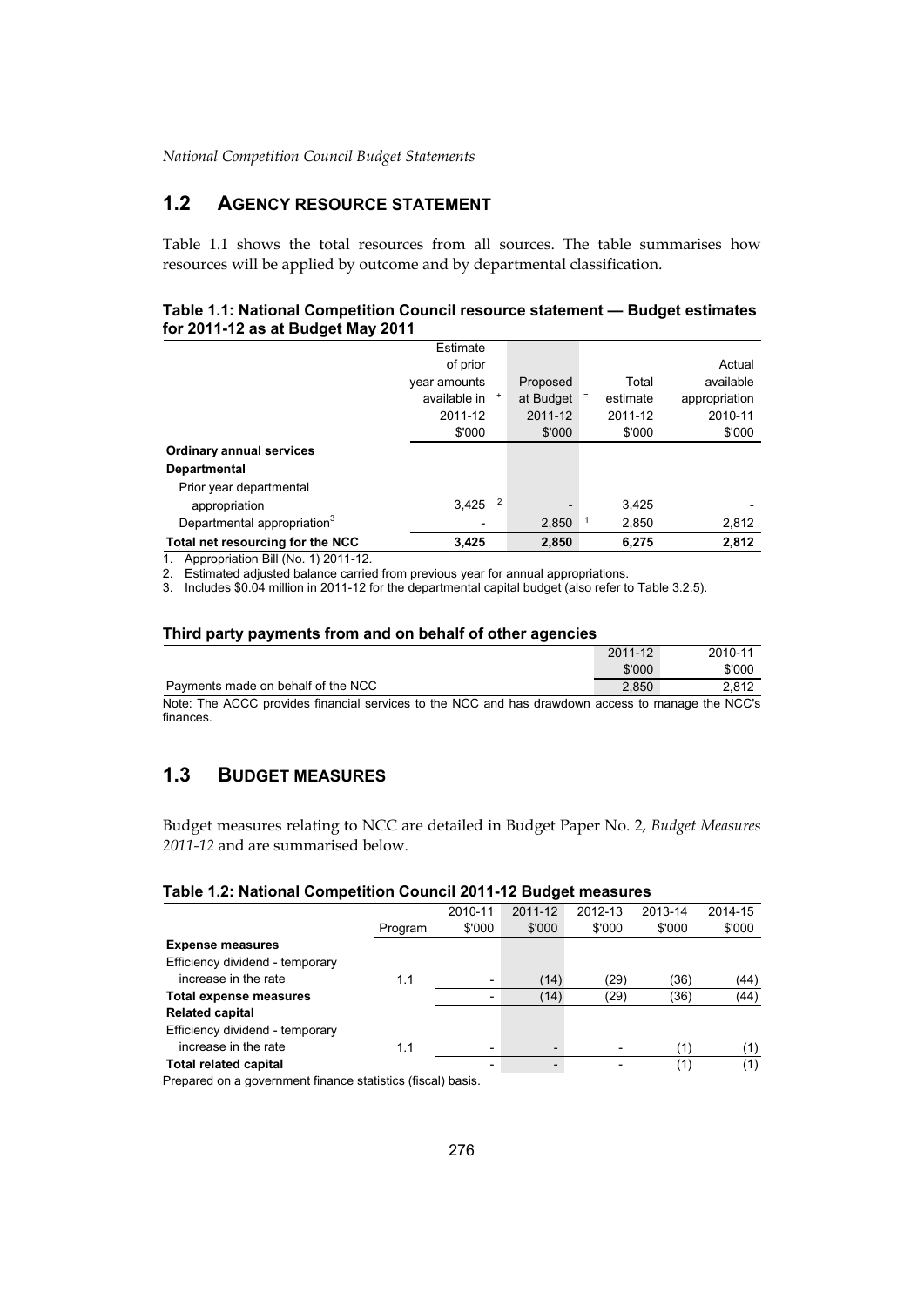# <span id="page-4-0"></span>Section 2: Outcomes and performance information

# **2.1 OUTCOMES AND PERFORMANCE INFORMATION**

 Government outcomes are the intended results, impacts or consequences of actions by the Government on the Australian community. Commonwealth programs are the primary vehicle by which government agencies achieve the intended results of their outcome statements. Agencies are required to identify the programs which contribute to Government outcomes over the budget and forward years.

The NCC's outcome is described below, specifying the strategy, program, objective, deliverables and key performance indicators used to assess and monitor the performance of the NCC.

**Outcome 1: Competition in markets that are dependent on access to nationally significant monopoly infrastructure, through recommendations and decisions promoting the efficient operation of, use of and investment in infrastructure** 

## **Outcome 1 strategy**

To achieve Outcome 1 the NCC will provide comprehensive, objective, timely and transparent recommendations and decisions that accord with the relevant law (including time limits) and good regulatory practice.

Pursuant to the CCA, the NCC provides recommendations to Ministers on applications for the declaration of services provided by monopoly infrastructure facilities and on the certification of state and territory access regimes.

Pursuant to the NGL, the NCC provides recommendations to Ministers on the coverage of natural gas pipeline systems and on price regulation and greenfields incentives, and makes determinations on the form of regulation and on the classification of natural gas pipeline systems.

 Competition and Infrastructure Reform Agreement 2006 to submit applications for the Governments through the Council of Australian Governments agreed under the certification of their existing access regimes and for the certification of energy access regimes by the end of 2010. They also undertook to achieve certification of any new access regimes as soon as practicable.

Governments submitted applications for the certification of all existing operational access regimes except one by the end of 2010. Applications for the certification of energy access regimes are yet to be submitted. In 2011-12, the NCC will liaise with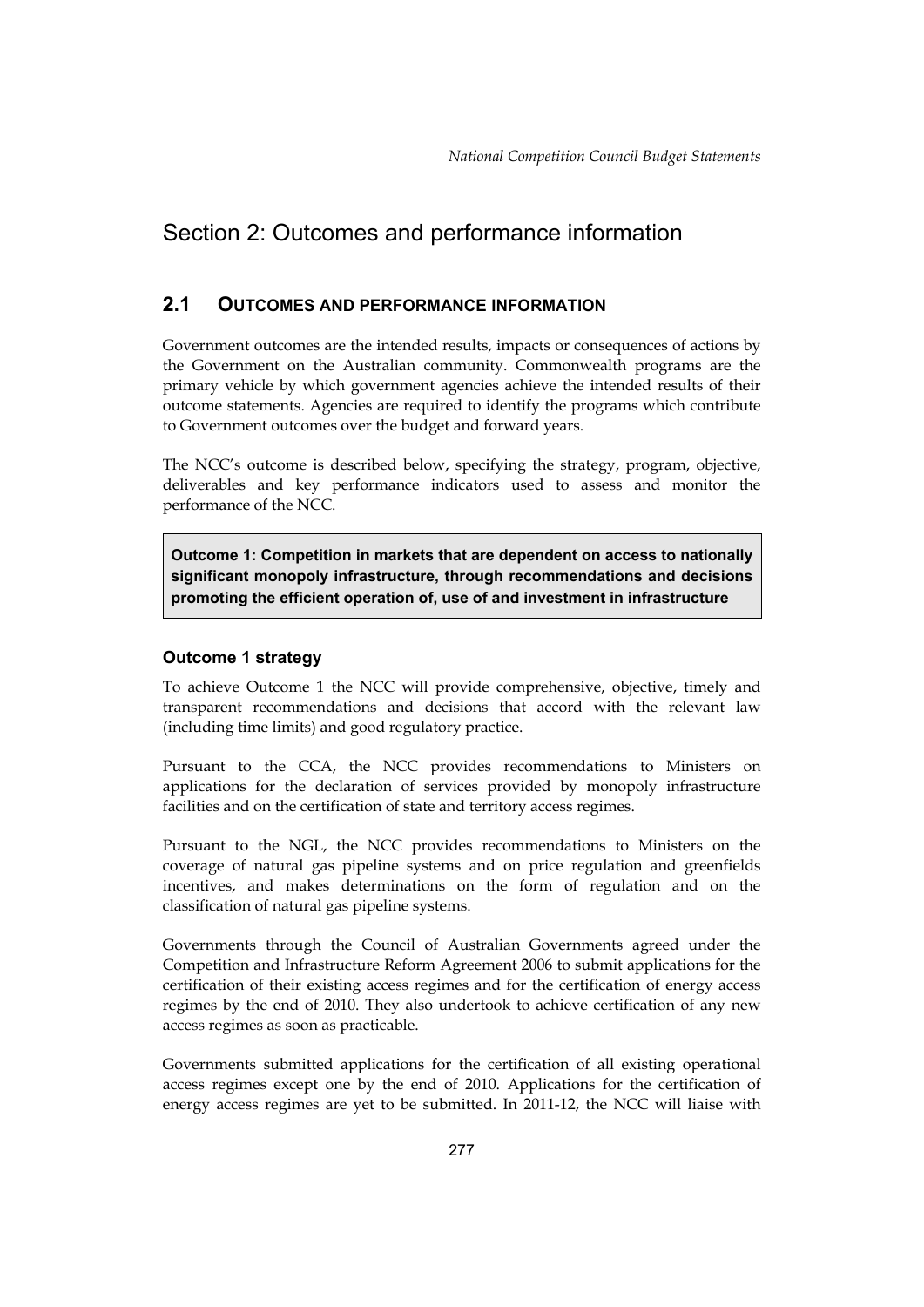applications and ensuring applications are properly considered and certified as Government applicants to assist them in formulating remaining certification appropriate.

The NCC will continue to improve its processes and the structure of its recommendation reports and decisions. It will also continue to develop its published guidelines and other information in relation to access regulation to ensure these remain up-to-date.

## **Outcome expense statement**

Table 2.1 provides an overview of the total expenses for Outcome 1.

### **Table 2.1: Budgeted expenses for Outcome 1**

| <b>Outcome 1:</b> Competition in markets that are dependent on | 2010-11   | 2011-12           |
|----------------------------------------------------------------|-----------|-------------------|
| access to nationally significant monopoly infrastructure,      | Estimated |                   |
| through recommendations and decisions promoting the efficient  | actual    | Estimated         |
| operation of, use of and investment in infrastructure          | expenses  | expenses          |
|                                                                | \$'000    | \$'000            |
| <b>Program 1.1: National Competition Council</b>               |           |                   |
| Departmental expenses                                          |           |                   |
| Departmental appropriation                                     | 2.772     | 2.809             |
| Expenses not requiring appropriation in the budget year        | 64        | 65                |
| <b>Total expenses for Outcome 1</b>                            | 2.836     | 2,874             |
|                                                                | 2010-11   | 2011-12           |
| Average staffing level (number)                                | 12        | $12 \overline{ }$ |

## **Contributions to Outcome 1**

#### **Program 1.1: National Competition Council**

#### **Program objective**

The NCC's objective is to provide advice to governments and make decisions on infrastructure access issues that accord with statutory requirements (including time limits) and good regulatory practice, and ensuring that advice meets requirements of decision making Ministers, such that Australia achieves a consistent approach to access regulation that promotes the efficient operation of, use of and investment in infrastructure thereby promoting effective competition.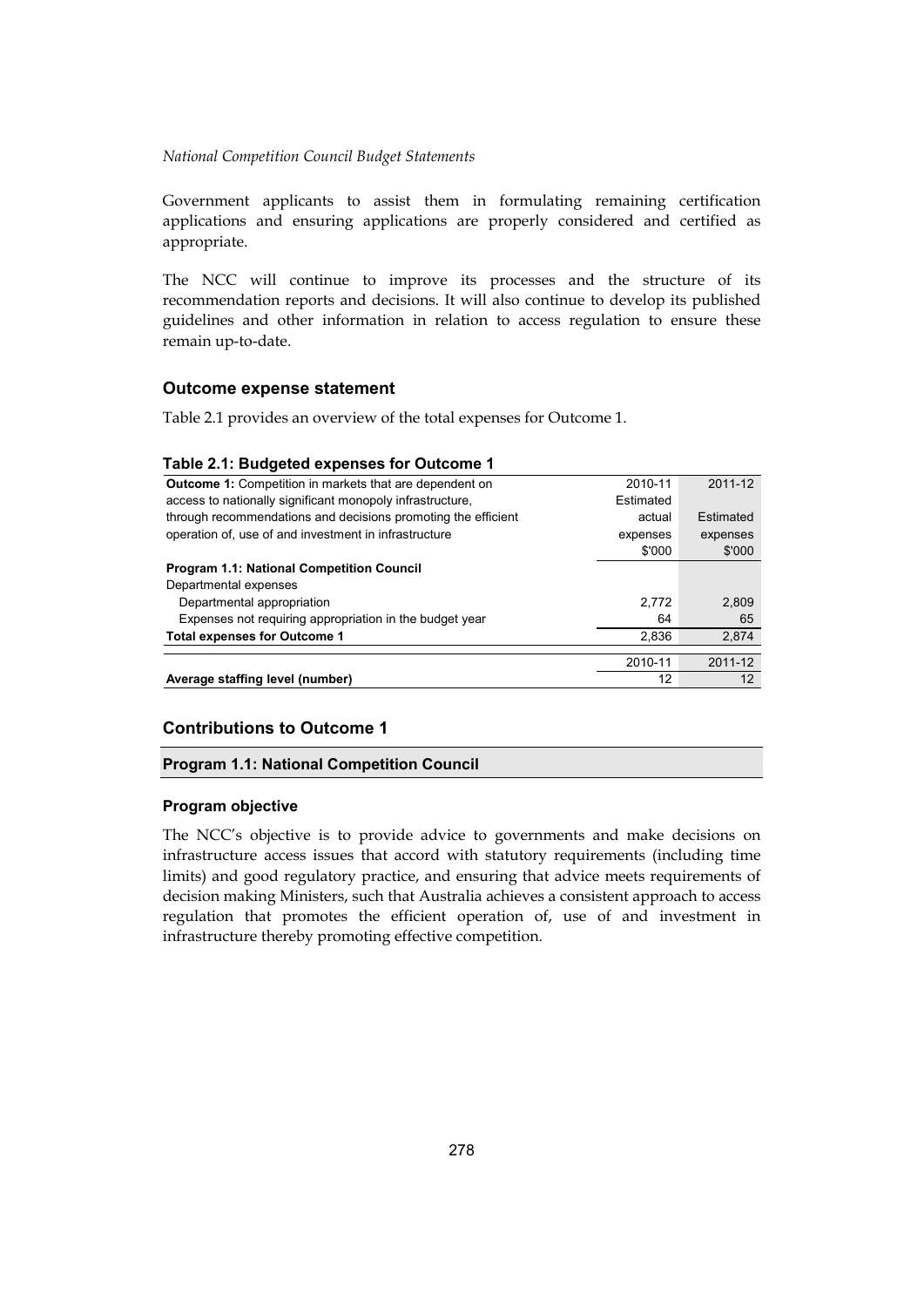### **Program expenses**

There are no significant changes to estimates across the forward years.

|                              | 2010-11 | 2011-12       | 2012-13 | 2013-14 | 2014-15 |
|------------------------------|---------|---------------|---------|---------|---------|
|                              | Revised |               | Forward | Forward | Forward |
|                              | budget  | <b>Budget</b> | vear 1  | year 2  | year 3  |
|                              | \$'000  | \$'000        | \$'000  | \$'000  | \$'000  |
| Annual departmental expenses |         |               |         |         |         |
| Departmental items           | 2.836   | 2.874         | 2.892   | 2.912   | 2,937   |
| Total program expenses       | 2,836   | 2.874         | 2.892   | 2.912   | 2,937   |

#### **Table 2.2: Program expenses**

#### **Program deliverables**

The NCC has the following deliverables:

- makes recommendations to Ministers pursuant to Part IIIA of the CCA in relation to applications for the declaration of services provided by monopoly infrastructure and the certification of state and territory access regimes;
- • makes recommendations to Ministers pursuant to the NGL relating to the coverage of natural gas pipelines and on price regulation and greenfields incentives;
- • makes decisions pursuant to the NGL relating to the form of regulation and classification of natural gas pipelines; and
- advises the Parliament on the operation of the National Access Regime in accordance with section 29O(2) of the CCA.

#### **Program key performance indicators**

The NCC has the following key performance indicators:

- • recommendations on declaration applications made within statutory time limits (consideration period of 180 days) and meet advice requirements of Ministers;
- • recommendations on certification applications made within statutory time limits (consideration period of 180 days) and meet advice requirements of Ministers;
- • recommendations and decisions under the NGL made within specified time limits and recommendations under the NGL meet advice requirements of Ministers;
- accessible information on all access regulation matters for which the NCC is responsible is provided on the NCC website;
- • up-to-date and informative guidelines on all the NCC's areas of responsibility are maintained on the NCC website;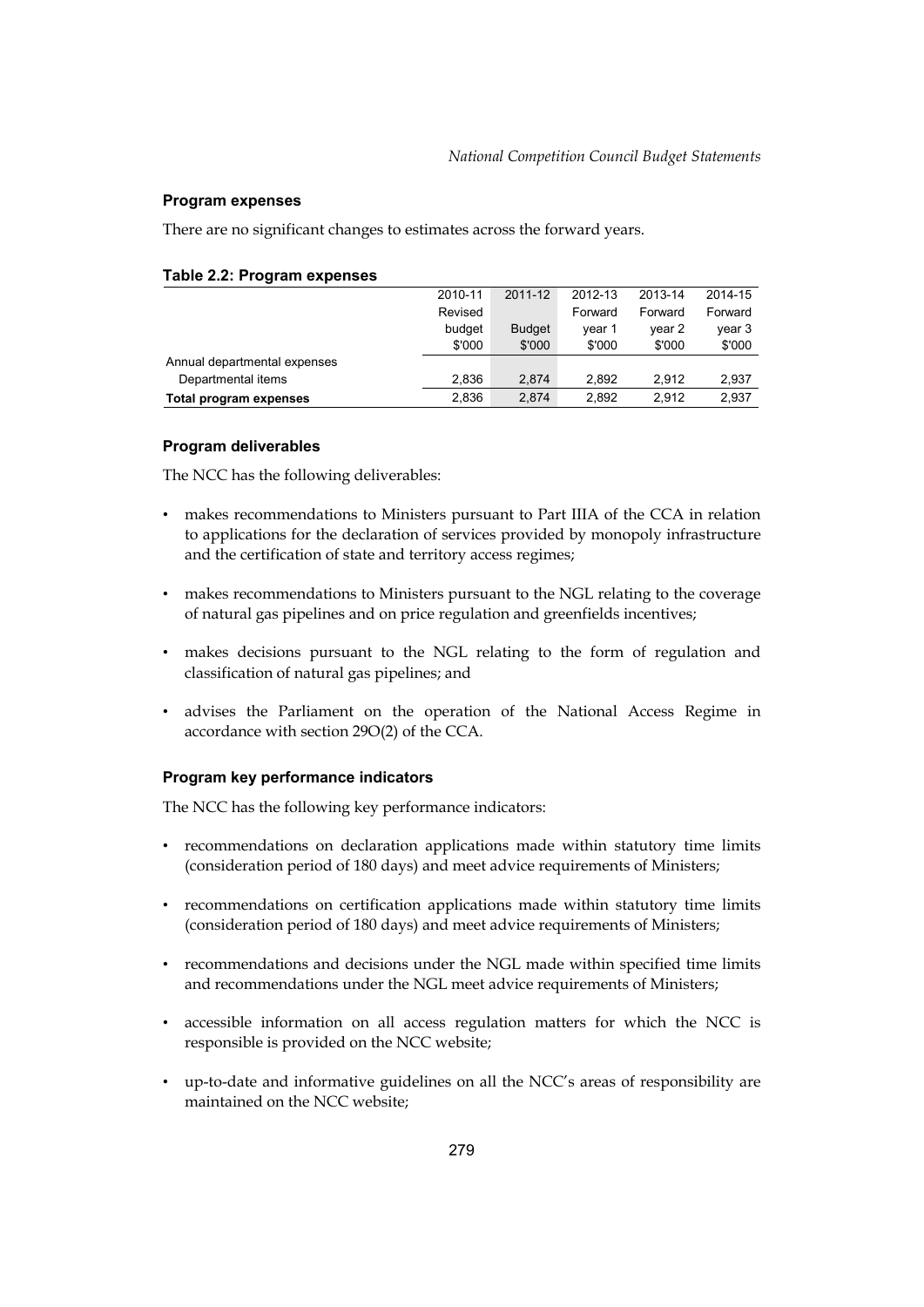- • case law developments, legislative amendments and developments in the NCC's processes or policies are reflected in the NCC's information resources within 30 days; and
- the NCC's Annual Report to the Parliament includes a comprehensive report that meets the requirements of section 29O(2) of the CCA and is provided within 60 days of the end of the financial year.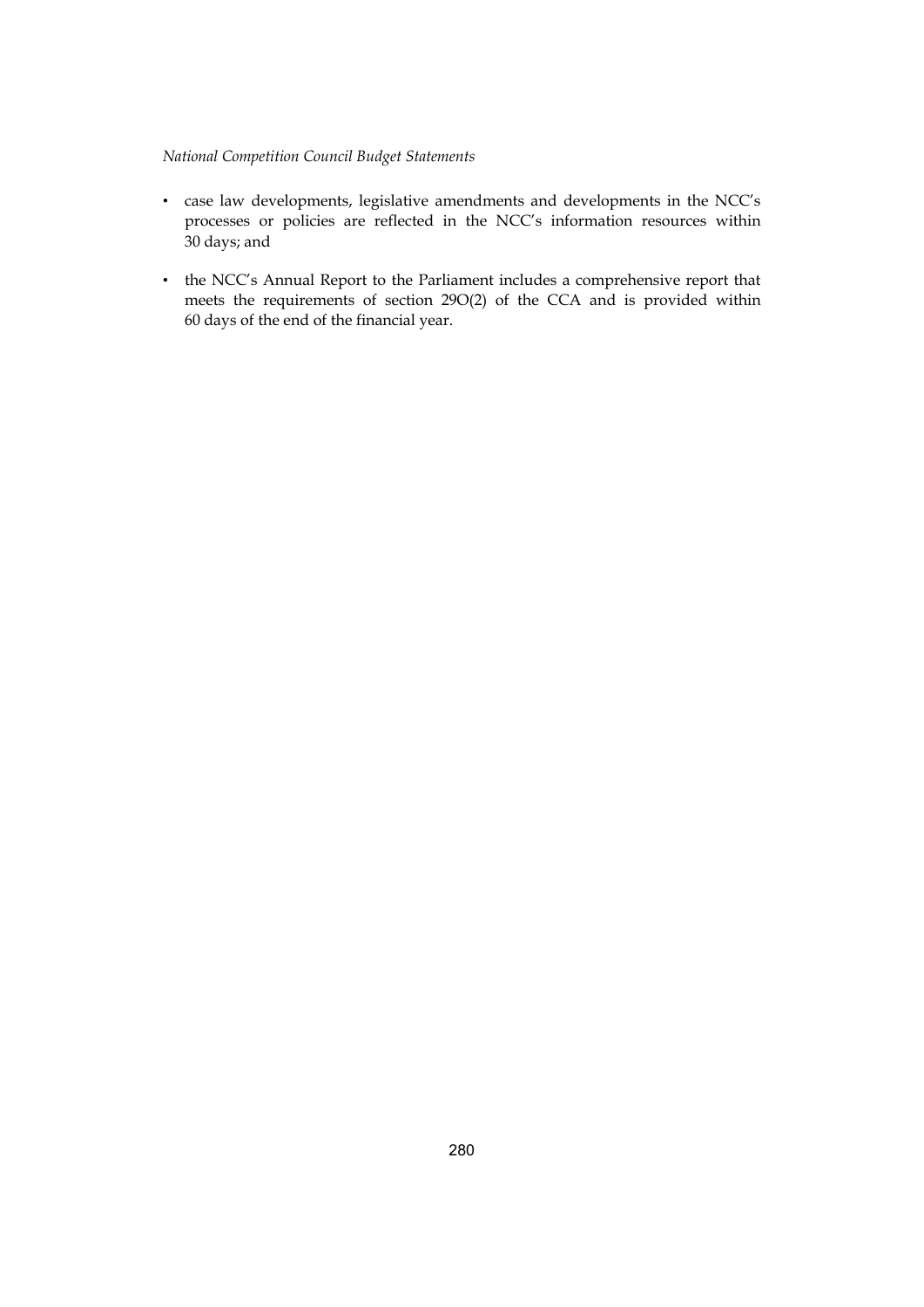# Section 3: Explanatory tables and budgeted financial statements

Section 3 presents explanatory tables and budgeted financial statements which provide a comprehensive snapshot of agency finances for the budget year 2011-12. It explains how budget plans are incorporated into the financial statements and provides further details of the reconciliation between appropriations and program expenses, movements in administered funds, special accounts and government Indigenous expenditure.

# **3.1 EXPLANATORY TABLES**

## **3.1.1 Movement of administered funds between years**

The NCC does not have any administered funds.

## **3.1.2 Special accounts**

Special accounts provide a means to set aside and record amounts used for specified purposes. Special accounts can be created by a Finance Minister's Determination under the *Financial Management and Accountability Act 1997* (FMA Act) or under separate enabling legislation. Table 3.1.2 shows the expected additions (receipts) and reductions (payments) for each account used by the NCC.

|                               |         | Opening |          |          |             | Closing |
|-------------------------------|---------|---------|----------|----------|-------------|---------|
|                               |         | balance | Receipts | Payments | Adjustments | balance |
|                               |         | 2011-12 | 2011-12  | 2011-12  | 2011-12     | 2011-12 |
|                               |         | 2010-11 | 2010-11  | 2010-11  | 2010-11     | 2010-11 |
|                               | Outcome | \$'000  | \$'000   | \$'000   | \$'000      | \$'000  |
| <b>Other Trust Moneys</b>     |         | ۰       |          | -        |             |         |
| Account                       |         | ۰       | ٠        |          |             |         |
| <b>Total special accounts</b> |         |         |          |          |             |         |
| 2011-12 Budget estimate       |         | ۰       | ٠        |          |             |         |
| Total special accounts        |         |         |          |          |             |         |
| 2010-11 estimate actual       |         | ۰       |          |          |             |         |

**Table 3.1.2: Estimate of special account cash flows and balances** 

# **3.1.3 Australian Government Indigenous Expenditure**

The NCC does not have any Australian Government Indigenous Expenditure.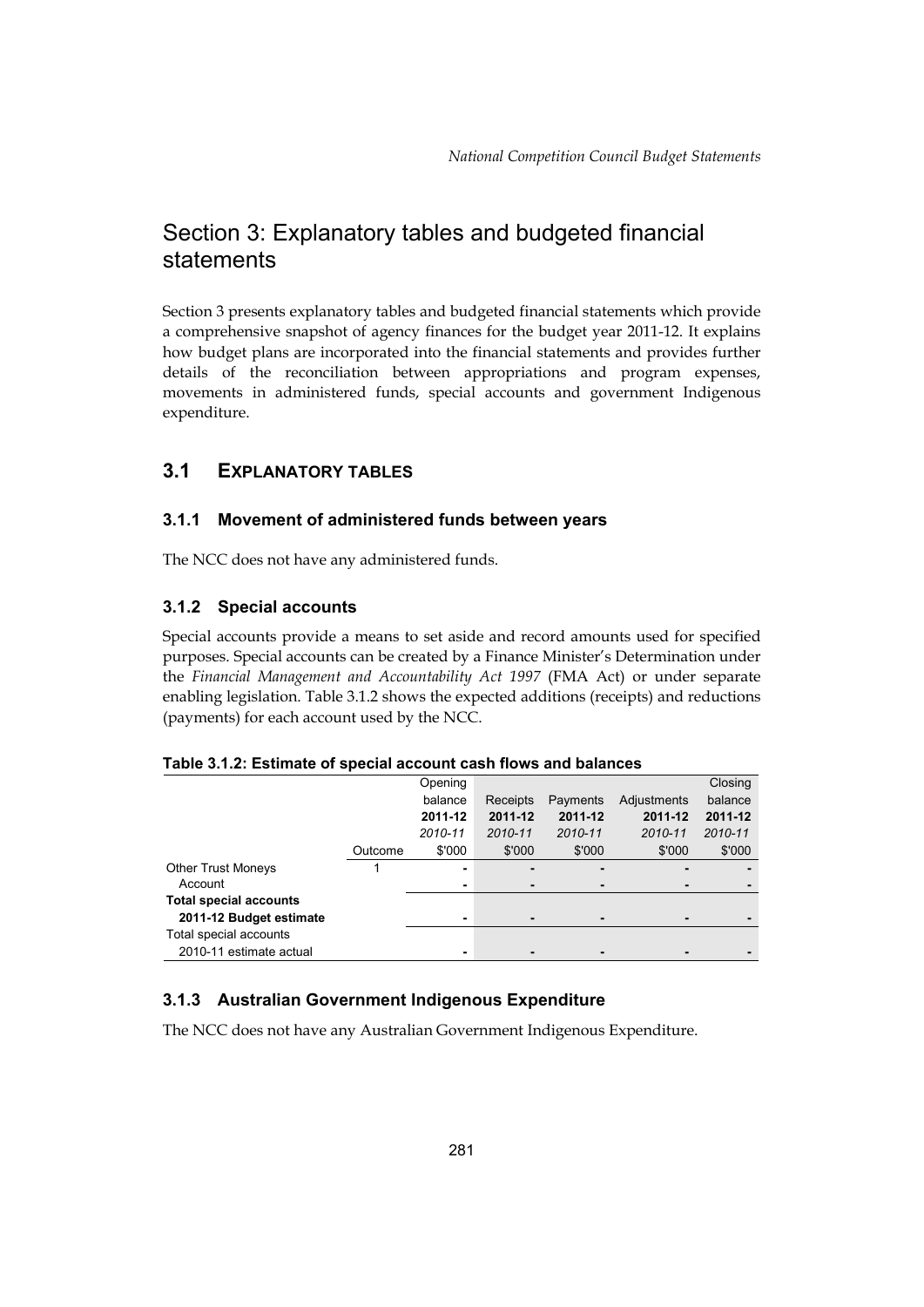# <span id="page-9-0"></span>**3.2 BUDGETED FINANCIAL STATEMENTS**

## **3.2.1 Differences in agency resourcing and financial statements**

There are no differences between agency resourcing and financial statements.

## **3.2.2 Analysis of budgeted financial statements**

## **Budgeted departmental income statement**

The NCC is budgeting for a break even result for 2011-12 and the forward estimates. This break even result will occur after adding back non-appropriated depreciation and amortisation expenses under the new net cash appropriation arrangements which were initiated in the 2010-11 Budget.

## **Operating revenues**

Total NCC revenue in 2011-12 is estimated to be \$2.8 million.

## **Operating expenses**

Total expenses in 2011-12 are estimated to be \$2.8 million.

## **Budgeted departmental balance sheet**

In 2011-12 the NCC's equity position will be positive \$4.0 million.

## **Assets**

The NCC's assets are predominantly financial assets consisting of other receivables and cash. The non-financial assets include leasehold improvements and plant and equipment assets.

## **Liabilities**

The NCC's liabilities are mainly employee entitlements. There is no significant movement in total liabilities from 2010-11.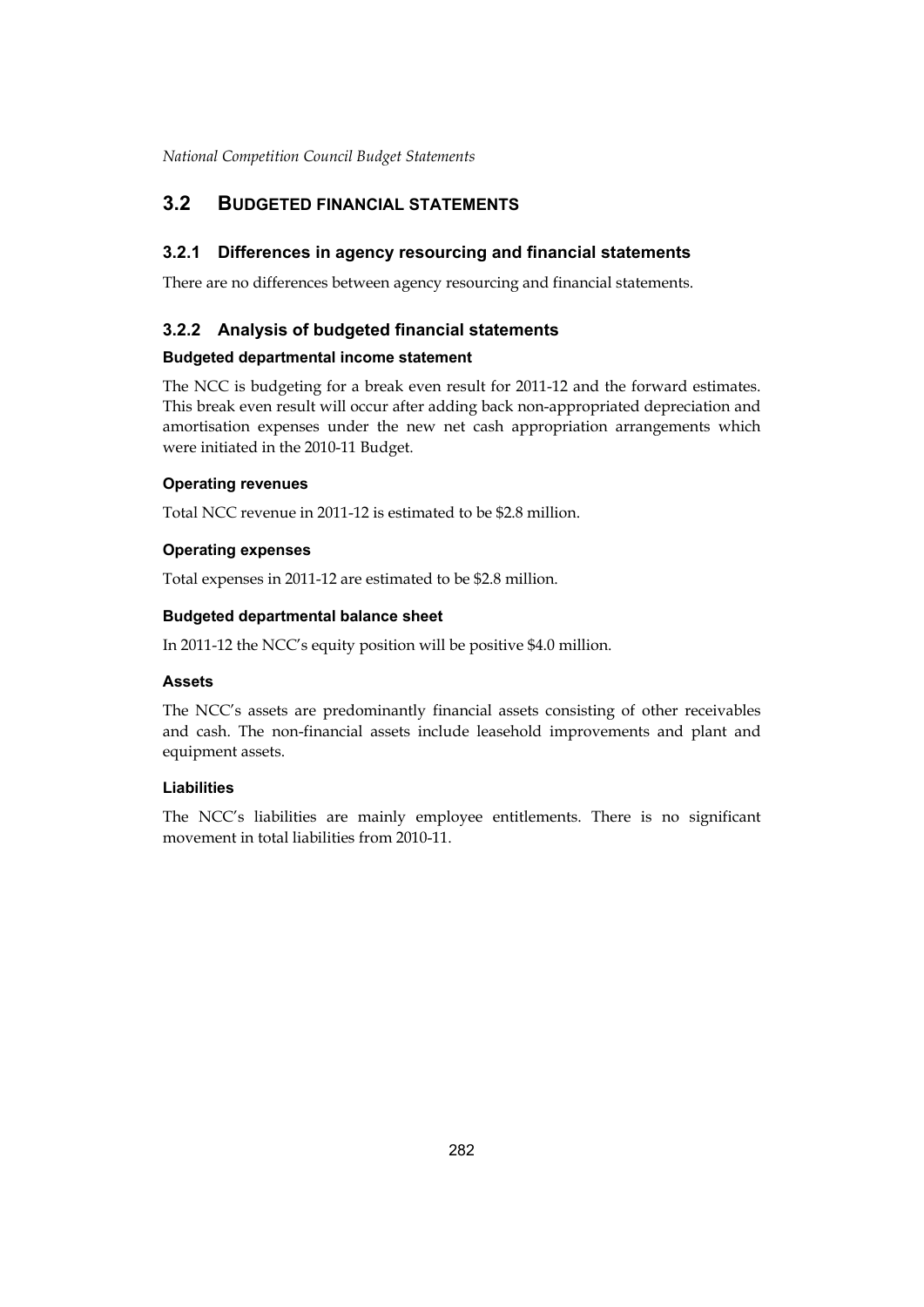## **3.2.3 Budgeted financial statements tables**

|                                                                     | Estimated | <b>Budget</b> | Forward  | Forward  | Forward  |
|---------------------------------------------------------------------|-----------|---------------|----------|----------|----------|
|                                                                     | actual    | estimate      | estimate | estimate | estimate |
|                                                                     | 2010-11   | 2011-12       | 2012-13  | 2013-14  | 2014-15  |
|                                                                     | \$'000    | \$'000        | \$'000   | \$'000   | \$'000   |
| <b>EXPENSES</b>                                                     |           |               |          |          |          |
| Employee benefits                                                   | 1,658     | 1,400         | 1,455    | 1,514    | 1,576    |
| Supplier                                                            | 1,138     | 1,433         | 1,396    | 1,358    | 1,321    |
| Depreciation and amortisation                                       | 40        | 41            | 41       | 40       | 40       |
| <b>Total expenses</b>                                               | 2,836     | 2,874         | 2,892    | 2,912    | 2,937    |
| LESS:                                                               |           |               |          |          |          |
| <b>OWN-SOURCE INCOME</b>                                            |           |               |          |          |          |
| Gains                                                               |           |               |          |          |          |
| Other                                                               | 24        | 24            | 24       | 24       | 24       |
| <b>Total gains</b>                                                  | 24        | 24            | 24       | 24       | 24       |
| Total own-source income                                             | 24        | 24            | 24       | 24       | 24       |
| Net cost of (contribution by)                                       |           |               |          |          |          |
| services                                                            | 2,812     | 2,850         | 2,868    | 2,888    | 2,913    |
| Appropriation revenue                                               | 2,772     | 2,809         | 2,827    | 2,848    | 2,873    |
| Surplus (deficit) attributable to the                               |           |               |          |          |          |
| <b>Australian Government</b>                                        | (40)      | (41)          | (41)     | (40)     | (40)     |
| Note: Reconciliation of operating result attributable to the agency |           |               |          |          |          |
|                                                                     | 2010-11   | 2011-12       | 2012-13  | 2013-14  | 2014-15  |
|                                                                     | \$'000    | \$'000        | \$'000   | \$'000   | \$'000   |
| Operating result attributable to the                                |           |               |          |          |          |
| <b>Australian Government</b>                                        | (40)      | (41)          | (41)     | (40)     | (40)     |
| Plus non-appropriated expenses                                      |           |               |          |          |          |
| depreciation and amortisation                                       |           |               |          |          |          |
| expenses                                                            | 40        | 41            | 41       | 40       | 40       |
| Operating result attributable to the                                |           |               |          |          |          |
| <b>NCC</b>                                                          |           |               |          |          |          |
|                                                                     |           |               |          |          |          |

#### **Table 3.2.1: Budgeted departmental comprehensive income statement (for the period ended 30 June)**

Prepared on Australian Accounting Standards basis.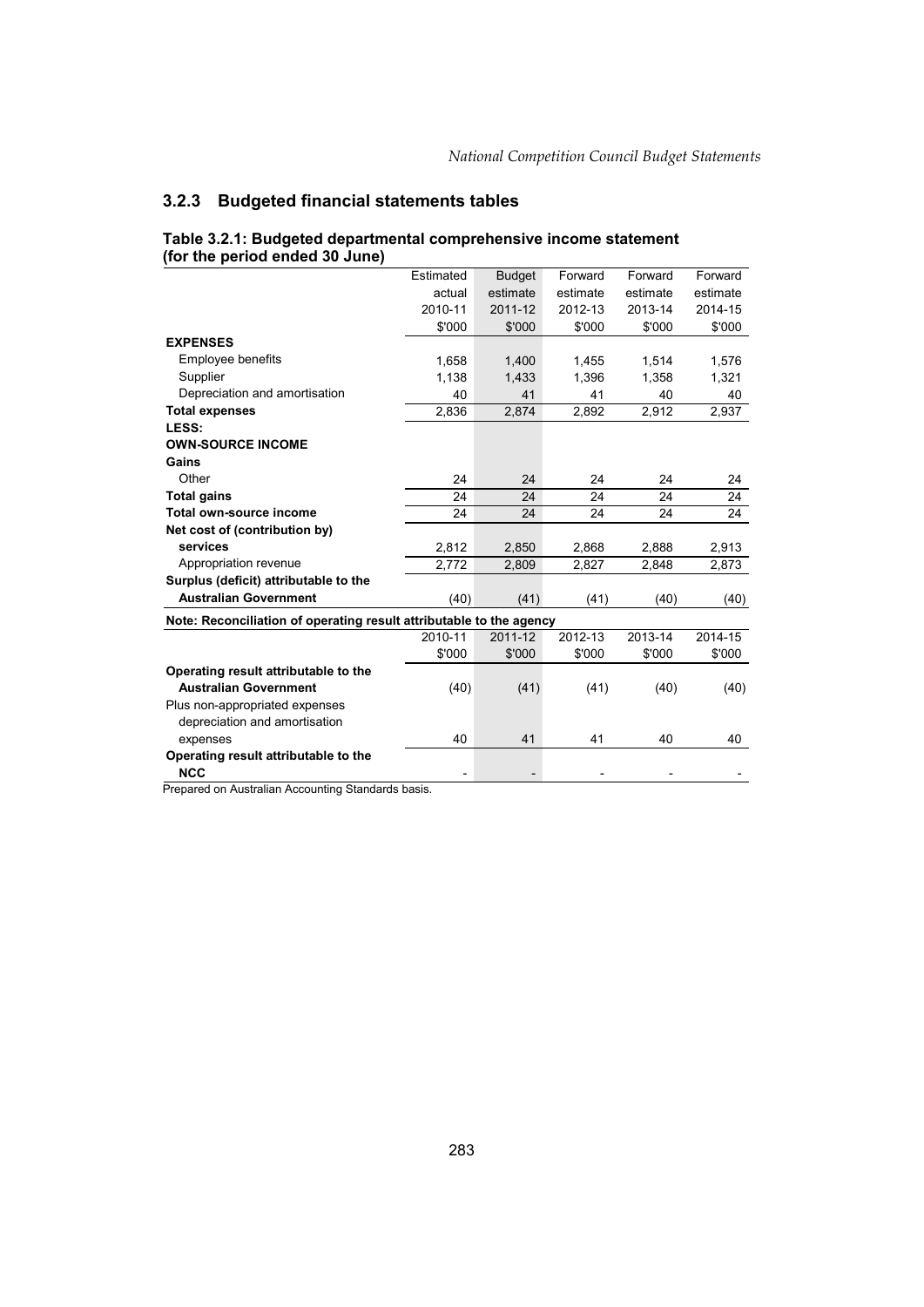#### **Table 3.2.2: Budgeted departmental balance sheet (as at 30 June)**

|                                     | Estimated | <b>Budget</b> | Forward  | Forward  | Forward                 |
|-------------------------------------|-----------|---------------|----------|----------|-------------------------|
|                                     | actual    | estimate      | estimate | estimate | estimate                |
|                                     | 2010-11   | 2011-12       | 2012-13  | 2013-14  | 2014-15                 |
|                                     | \$'000    | \$'000        | \$'000   | \$'000   | \$'000                  |
| <b>ASSETS</b>                       |           |               |          |          |                         |
| <b>Financial assets</b>             |           |               |          |          |                         |
| Cash and equivalents                | 34        | 34            | 34       | 34       | 34                      |
| Trade and other receivables         | 4,200     | 4,200         | 4,200    | 4,200    | 4,200                   |
| <b>Total financial assets</b>       | 4,234     | 4,234         | 4,234    | 4,234    | 4,234                   |
| <b>Non-financial assets</b>         |           |               |          |          |                         |
| Land and buildings                  | 66        | 65            | 64       | 64       | 65                      |
| Infrastructure, plant and equipment | 37        | 38            | 39       | 39       | 38                      |
| Intangibles                         | 4         | 4             | 4        | 4        | $\overline{\mathbf{4}}$ |
| Other                               | 8         | 8             | 8        | 8        | 8                       |
| <b>Total non-financial assets</b>   | 115       | 115           | 115      | 115      | 115                     |
| <b>Total assets</b>                 | 4,349     | 4,349         | 4,349    | 4,349    | 4,349                   |
| <b>LIABILITIES</b>                  |           |               |          |          |                         |
| <b>Provisions</b>                   |           |               |          |          |                         |
| Employees                           | 295       | 295           | 295      | 295      | 295                     |
| Other                               | 43        | 43            | 43       | 43       | 43                      |
| <b>Total provisions</b>             | 338       | 338           | 338      | 338      | 338                     |
| <b>Payables</b>                     |           |               |          |          |                         |
| Suppliers                           | 47        | 47            | 47       | 47       | 47                      |
| <b>Total payables</b>               | 47        | 47            | 47       | 47       | 47                      |
| <b>Total liabilities</b>            | 385       | 385           | 385      | 385      | 385                     |
| <b>Net assets</b>                   | 3,964     | 3,964         | 3,964    | 3,964    | 3,964                   |
| <b>EQUITY</b>                       |           |               |          |          |                         |
| Contributed equity                  | 40        | 81            | 122      | 162      | 202                     |
| Reserves                            | 223       | 223           | 223      | 223      | 223                     |
| Retained surpluses or               |           |               |          |          |                         |
| accumulated deficits                | 3,701     | 3,660         | 3,619    | 3,579    | 3,539                   |
| <b>Total equity</b>                 | 3,964     | 3,964         | 3,964    | 3,964    | 3,964                   |
| <b>Current assets</b>               | 4,242     | 4,242         | 4,242    | 4,242    | 4,242                   |
| <b>Non-current assets</b>           | 107       | 107           | 107      | 107      | 107                     |
| <b>Current liabilities</b>          | 47        | 47            | 47       | 47       | 47                      |
| <b>Non-current liabilities</b>      | 338       | 338           | 338      | 338      | 338                     |

Prepared on Australian Accounting Standards basis.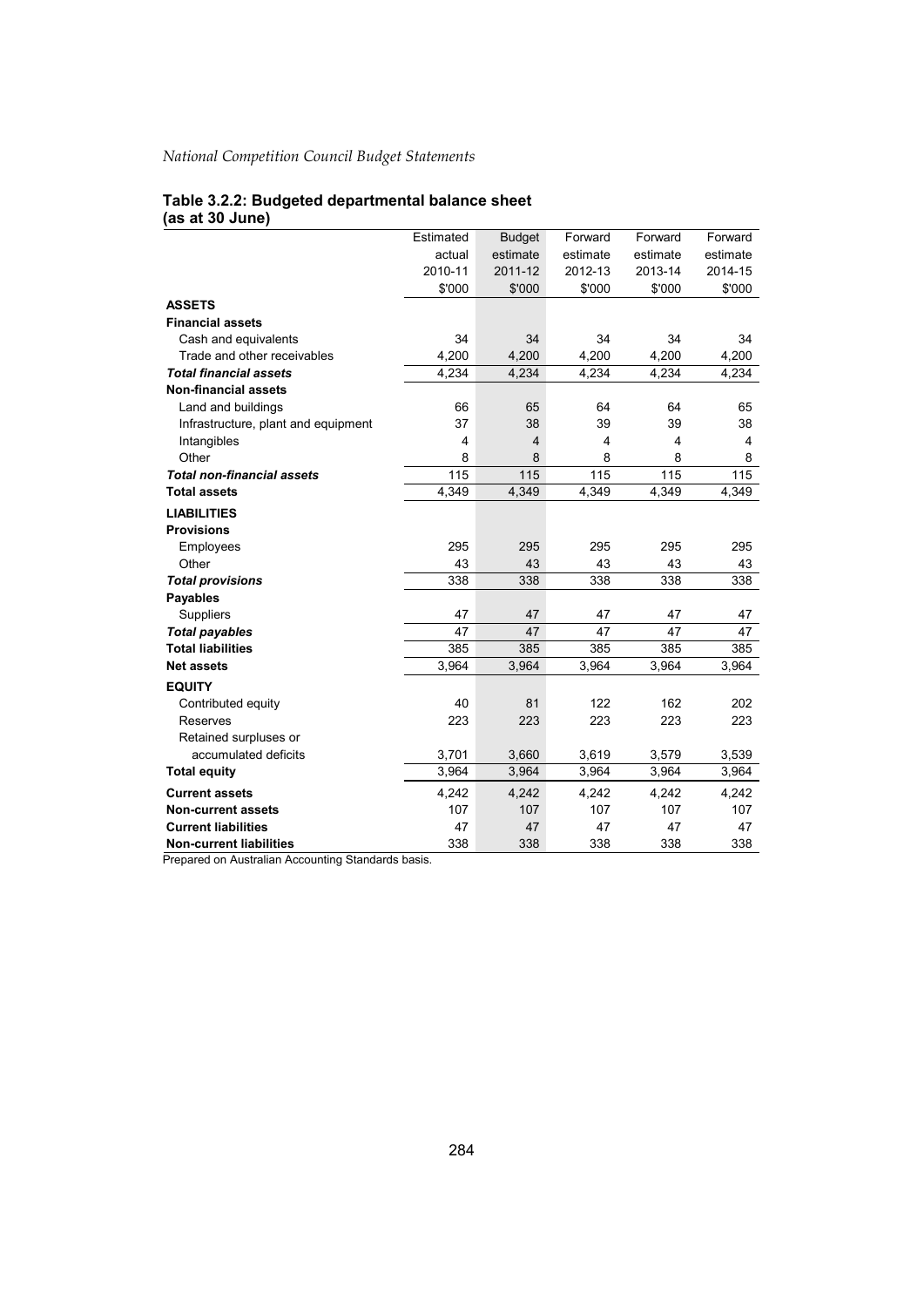|                             | Estimated | <b>Budget</b> | Forward  | Forward  | Forward  |
|-----------------------------|-----------|---------------|----------|----------|----------|
|                             | actual    | estimate      | estimate | estimate | estimate |
|                             | 2010-11   | 2011-12       | 2012-13  | 2013-14  | 2014-15  |
|                             | \$'000    | \$'000        | \$'000   | \$'000   | \$'000   |
| <b>OPERATING ACTIVITIES</b> |           |               |          |          |          |
| Cash received               |           |               |          |          |          |
| Appropriations              | 2,812     | 2,850         | 2,868    | 2,888    | 2,913    |
| <b>Total cash received</b>  | 2,812     | 2,850         | 2,868    | 2,888    | 2,913    |
| Cash used                   |           |               |          |          |          |
| Employees                   | 1,658     | 1,400         | 1,455    | 1,514    | 1,576    |
| <b>Suppliers</b>            | 1,114     | 1,409         | 1,372    | 1,334    | 1,297    |
| Total cash used             | 2,772     | 2,809         | 2,827    | 2,848    | 2,873    |
| Net cash from or (used by)  |           |               |          |          |          |
| operating activities        | 40        | 41            | 41       | 40       | 40       |
| <b>INVESTING ACTIVITIES</b> |           |               |          |          |          |
| Cash used                   |           |               |          |          |          |
| Purchase of property, plant |           |               |          |          |          |
| and equipment               | 40        | 41            | 41       | 40       | 40       |
| Total cash used             | 40        | 41            | 41       | 40       | 40       |
| Net cash from or (used by)  |           |               |          |          |          |
| investing activities        | (40)      | (41)          | (41)     | (40)     | (40)     |
| Net increase or (decrease)  |           |               |          |          |          |
| in cash held                | -         |               |          |          |          |
| Cash at the beginning of    |           |               |          |          |          |
| the reporting period        | 34        | 34            | 34       | 34       | 34       |
| Cash at the end of the      |           |               |          |          |          |
| reporting period            | 34        | 34            | 34       | 34       | 34       |

#### **Table 3.2.3: Budgeted departmental statement of cash flows (for the period ended 30 June)**

Prepared on Australian Accounting Standards basis.

#### **Table 3.2.4: Departmental statement of changes in equity — summary of movement (budget year 2011-12)**

|                                       |           | Asset       |          | Contributed |        |
|---------------------------------------|-----------|-------------|----------|-------------|--------|
|                                       | Retained  | revaluation | Other    | equity/     | Total  |
|                                       | surpluses | reserve     | reserves | capital     | equity |
|                                       | \$'000    | \$'000      | \$'000   | \$'000      | \$'000 |
| Opening balance as at 1 July 2011     |           |             |          |             |        |
| Balance carried forward from          |           |             |          |             |        |
| previous period                       | 3,701     | 223         |          | 40          | 3,964  |
| Adjusted opening balance              | 3.701     | 223         |          | 40          | 3,964  |
| <b>Comprehensive income</b>           |           |             |          |             |        |
| Surplus (deficit) for the period      | (41)      |             |          |             | (41)   |
| <b>Total comprehensive income</b>     |           |             |          |             |        |
| recognised directly in equity         | (41)      |             |          |             | (41)   |
| <b>Transactions with owners</b>       |           |             |          |             |        |
| Contributions by owners               |           |             |          |             |        |
| Appropriation (departmental           |           |             |          |             |        |
| capital budget)                       |           |             |          | 41          | 41     |
| <b>Total transactions with owners</b> |           |             |          | 41          | 41     |
| <b>Estimated closing balance</b>      |           |             |          |             |        |
| as at 30 June 2012                    | 3,660     | 223         |          | 81          | 3,964  |

Prepared on Australian Accounting Standards basis.